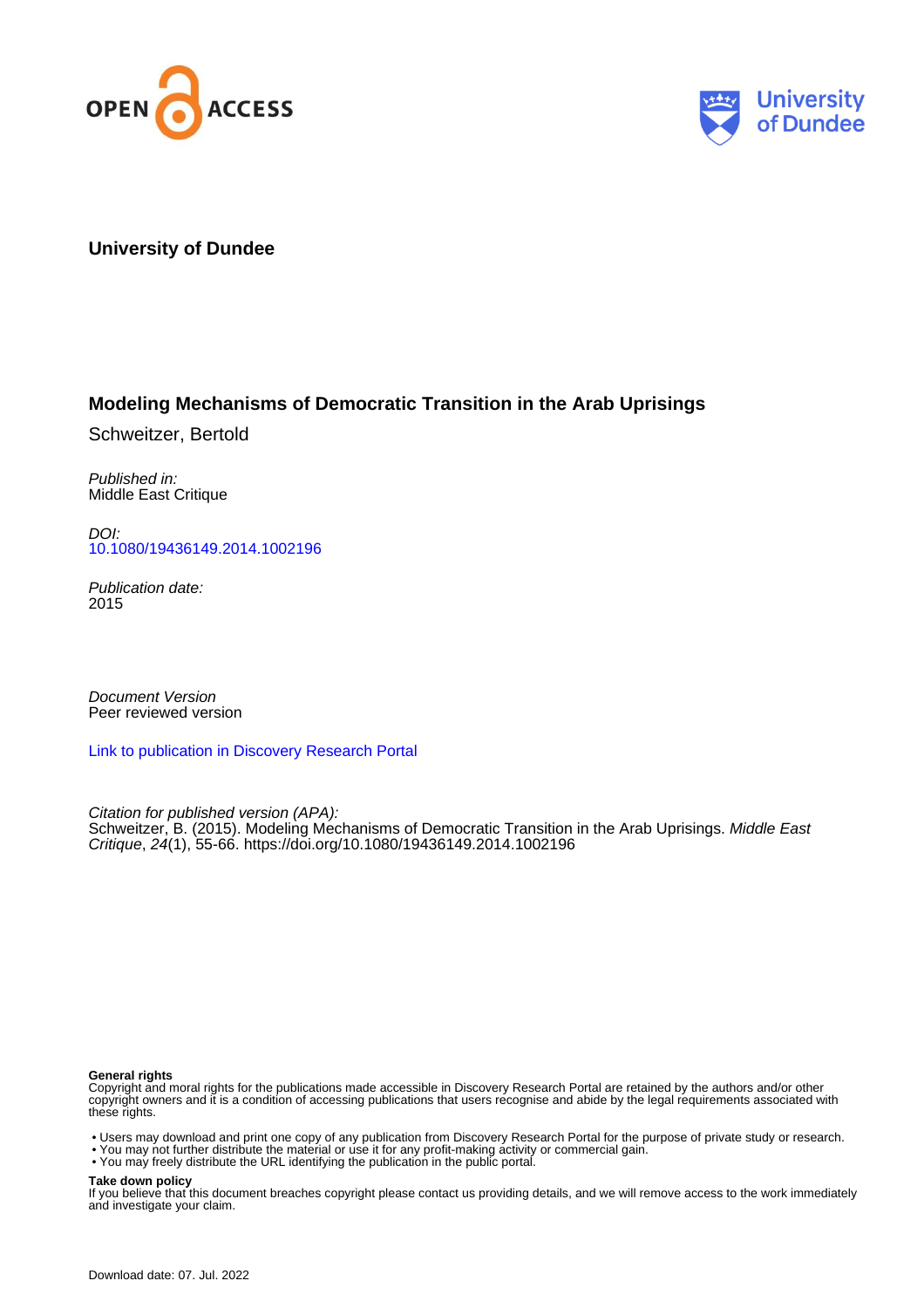# **Modeling Mechanisms of Democratic Transition in the Arab Uprisings**

## BERTOLD SCHWEITZER\*

## University of Dundee, United Kingdom "Author Accepted Manuscript" of the article published in *Middle East Critique* 24(1), 2015

*While the Arab uprisings triggered momentous historical change, in many Arab countries the transition to more comprehensively democratic rule is unfinished or has stalled. Most explanations for the dynamics and the difficulties of democratic transition focus on a number of determinants, such as social, cultural, religious, and economic causes, combined with generalizations on empirical uniformities and actors' propensities. An approach focusing on causal social mechanisms, including environmental, cognitive, and relational ones, promises to provide more complete explanations of* h⁸w *relevant factors interact,* why *democratic transition does or does not proceed, and* what *could be done to promote it more successfully. This article critically examines the fruitfulness of modeling democratic transition, for the case of Egypt, using the framework of causal social mechanisms.*

**Keywords:** Arab uprisings, democratization, institution, mechanism, transition

The Arab uprisings triggered momentous historical changes, but transition to more comprehensively democratic rule is unfinished or has stalled in those Arab countries that experienced political protests and uprisings in 2011. Most explanations for the dynamics and the difficulties of democratic transition focus on a number of determinants, such as social, cultural, religious, and economic causes, combined into generalizations on empirical uniformities and actors' propensities.

Correspondence address: Dr Bertold Schweitzer, School of Humanities, University of Dundee, Nethergate, Dundee, DD1 4HN, Scotland, UK, Email: b.schweitzer@dundee.ac.uk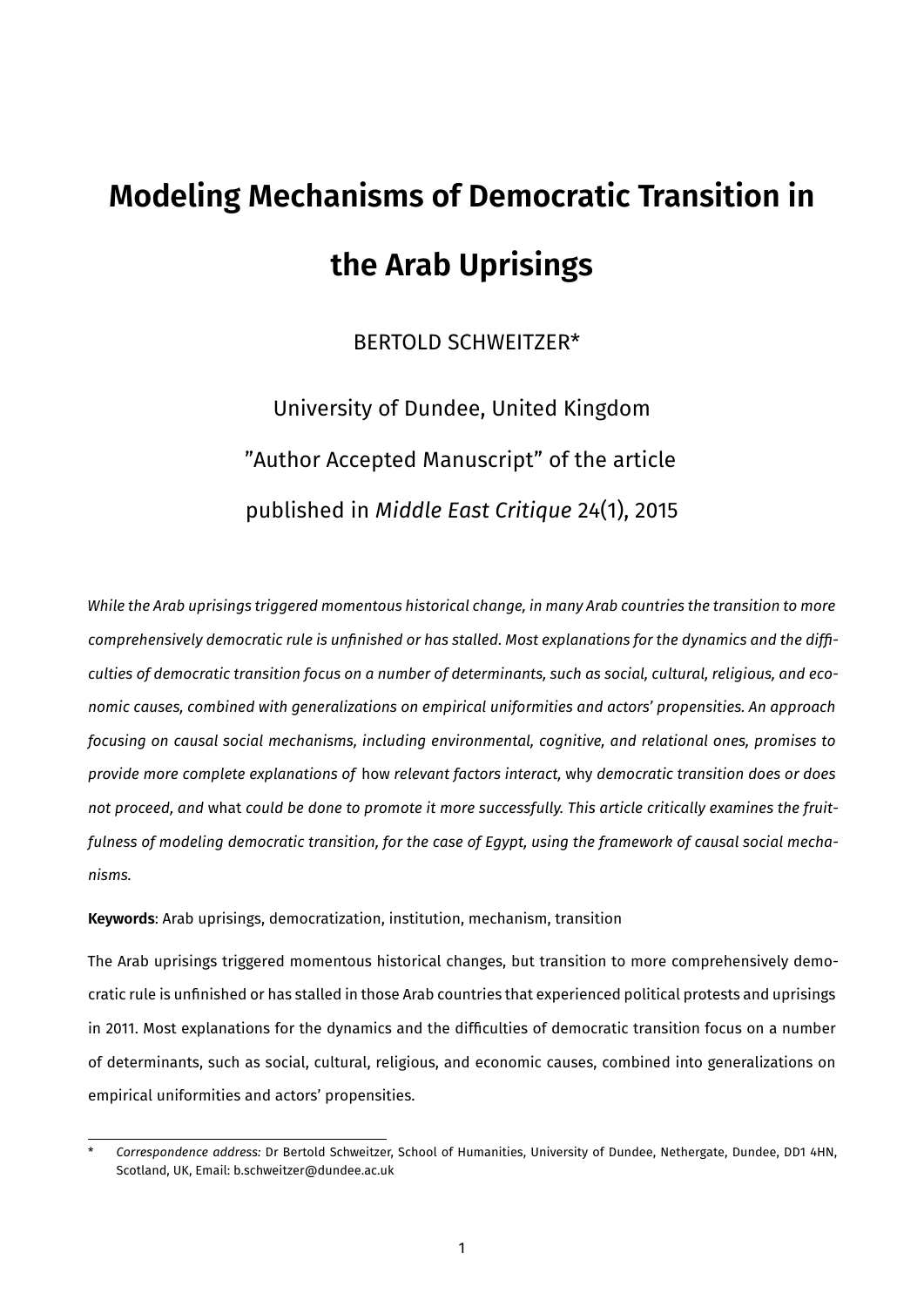However, in order to explain democratic transition properly, more than just a list of relevant factors is needed. In particular, analysts and scholars have paid far too little attention to the actual interaction and interdependence of factors pertaining to both more general and persistent conditions (such as social, cultural, religious, and economic conditions) and to more contingent, time-, place-, and actor-specific details (such as changes in public perceptions of political issues, extent of mass mobilization, election results, or decisions by elites or crucial actors).

An approach focusing on causal social mechanisms, including environmental, cognitive, and relational ones, promises to provide more complete explanations of *how* relevant factors interact, *why* democratic transition does or does not proceed, and *what* could be done to promote it more successfully.

The core questions of this article include: What are the causes of revolutions and transitions? In what patterns do they occur? What is stable and recurrent in these patterns? And what is unique and contingent? In characterizing a process as "transition," the implicit assumption is that *something* is *changing*, e.g., towards more or less authoritarianism or democracy. Hence, the questions are: Which mechanisms, under which conditions, are promoting change; which ones impede change: and which ones maintain a status quo? I propose in this article to examine critically the fruitfulness of modelling democratic transition, for a selection of the Arab countries, using the framework of causal social mechanisms. The main questions to be addressed are: First, which general and robust mechanisms of a broader scope involving common and durable factors can be identified that are fostering or impeding democratic transition? Second, how are these mechanisms modulated by country- and episode-specific influences? Third, how can more general and more specific mechanistic accounts be combined to give more comprehensive explanations of revolutionary and transitional episodes?

The first section will review the relevant underlying ideas on mechanisms in social systems in general and in contentious episodes and democratization in particular. The second section will review mechanisms of democratization, as well as mechanisms supporting and stabilizing authoritarianism. The third section will attempt to reconstruct a selection of crucial mechanisms at work during the Arab uprisings in 2011 and will discuss how these mechanisms might allow conjectures on likely future perspectives for the Arab countries.

## **Beyond Factors: Mechanisms**

In trying to understand the events and outcomes of the Arab uprisings, one possible strategy is to correlate results with potentially relevant factors. A number of such factors favoring democratization commonly have been acknowledged, including a more prosperous and developed economy, a higher rate of economic growth,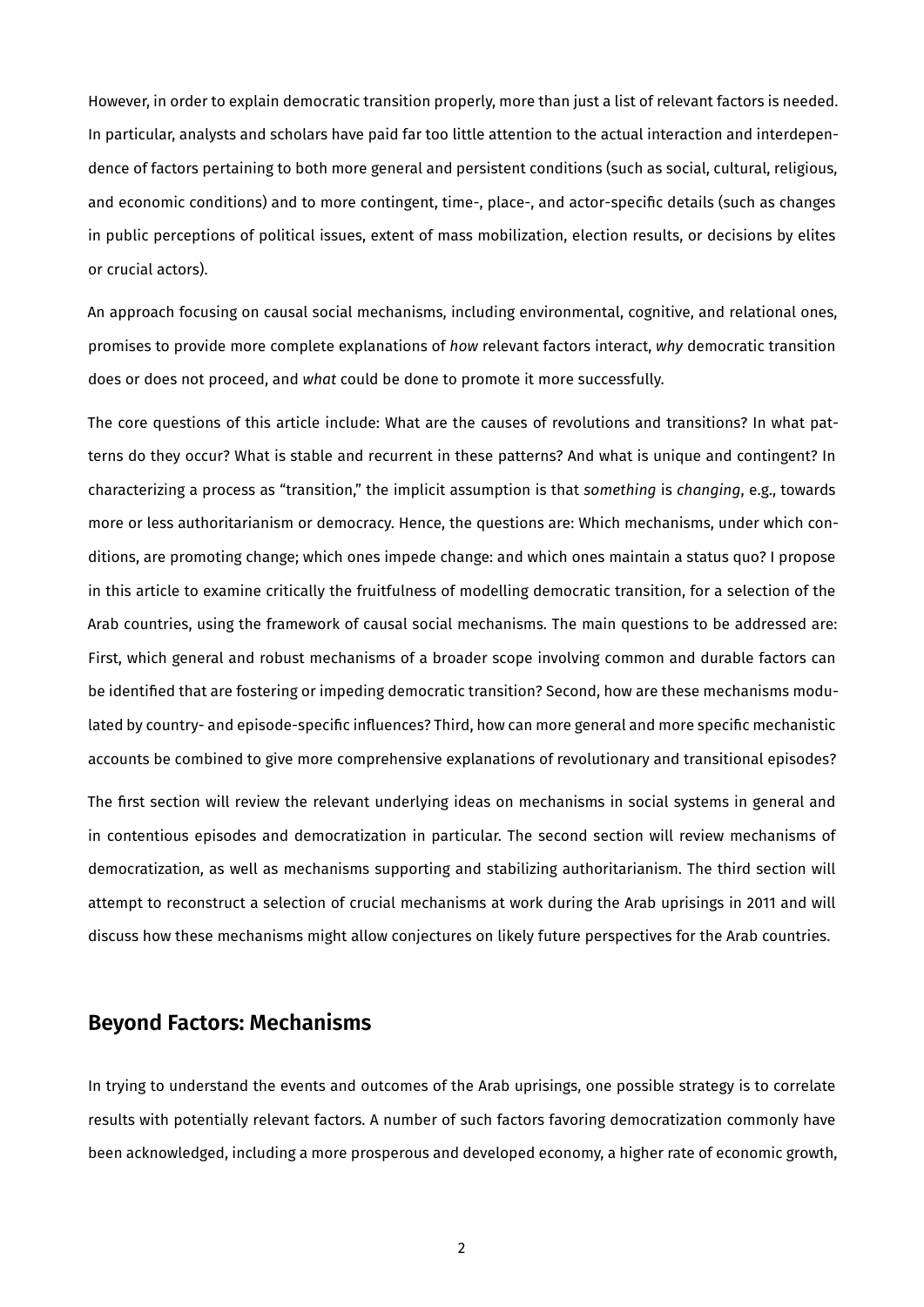a more equitable distribution of income and wealth, low internal social cleavages, more ethnically and religiously homogeneous societies, lesser dependence on petroleum, natural gas, other natural resources, a history of previous attempts at democratization, an absence of civil war, threatening neighbors and alliance constraints, and a shorter period of previous autocracy.<sup>1</sup>

These endeavors are certainly important and fruitful, but while any of these factors might have been established convincingly, one crucial element is missing: Convincing and fruitful *explanations* or *explanatory hypotheses* concerning the *dynamics* of transition, i.e., the causal factors *and* their interplay with the relevant structures and actors; more specifically, *how* they interact within causal networks, including both more stable, durable and robust factors, and more contingent or transient, time- and place-specific details. The core question thus moves from "*What* are the correlates of democratization?" to the question "*Why* is X a factor for democratization?" These considerations suggest carrying out analyses within a mechanism-based framework.

The concept of "mechanism" increasingly is being regarded as a fruitful tool for the social sciences.<sup>2</sup> Among its attractive features is that it goes beyond purely statistical and correlational methods, aims at genuine causal explanations of outcomes, and does not rely on strict covering laws.<sup>3</sup> Mechanisms may be characterized as causal processes starting from some cause or producing some effect of interest, while mechanism statements are causal generalizations about such recurrent processes. The specification of causal chains distinguishes propositions about mechanisms from propositions about correlations. Mechanismic models explain of what entities a mechanism is composed, and how their activities and relations produce an effect, thus providing a causal explanatory account.<sup>4</sup>

Mechanism-based explanations may be of two kinds, either explaining particular empirical facts, or classes of processes and episodes, thereby generalizing and transcending particular historical accounts. Examples of such general *mechanisms* in social systems are attribution of threat and opportunity, brokerage, category formation, certification, competition for power, diffusion, radicalization, repression, social appropriation, or suddenly imposed grievances; these may in turn be parts of *processes* such as contention, democratization, nationalism, and revolution, as well as actor constitution, mobilization, polarization, political identity forma-

<span id="page-3-0"></span><sup>1</sup> Philippe C. Schmitter, Ambidextrous Democratization and Its Implications for MENA (Manuscript, Florence: European University Institute, 2012), pp. 3-4. Available at: http://www.eui.eu/Documents/DepartmentsCentres/SPS/Profiles/Schmitter/ AmbidextrousDemocratization.pdf, accessed November 1, 2013.

<span id="page-3-1"></span><sup>2</sup> See Mario Bunge, "Mechanism and explanation," *Philosophy of the Social Sciences*, 27, 4 (1997), pp. 410-411; Renate Mayntz, "Mechanisms in the analysis of social macro-phenomena," *Philosophy of the Social Sciences*, 34 (2004), pp. 252-256.

<span id="page-3-2"></span><sup>3</sup> Mayntz, "Mechanisms in the analysis of social macro-phenomena," p. 240.

<span id="page-3-3"></span>Peter Machamer, Lindley Darden & Carl F. Craver, "Thinking about mechanisms," *Philosophy of Science*, 67, 1 (2000), pp. 21-22; Bunge, "Mechanism and explanation," pp. 419-420; Mario Bunge, "How does it work? The search for explanatory mechanisms," Philosophy of the Social Sciences, 34, 2 (2004), p. 203; Mayntz, "Mechanisms in the analysis of social macro-phenomena," p. 244; and Peter Hedström & Petri Ylikoski, "Causal mechanisms in the social sciences," *Annual Review of Sociology*, 36, 1 (2010), pp.  $50 - 52.$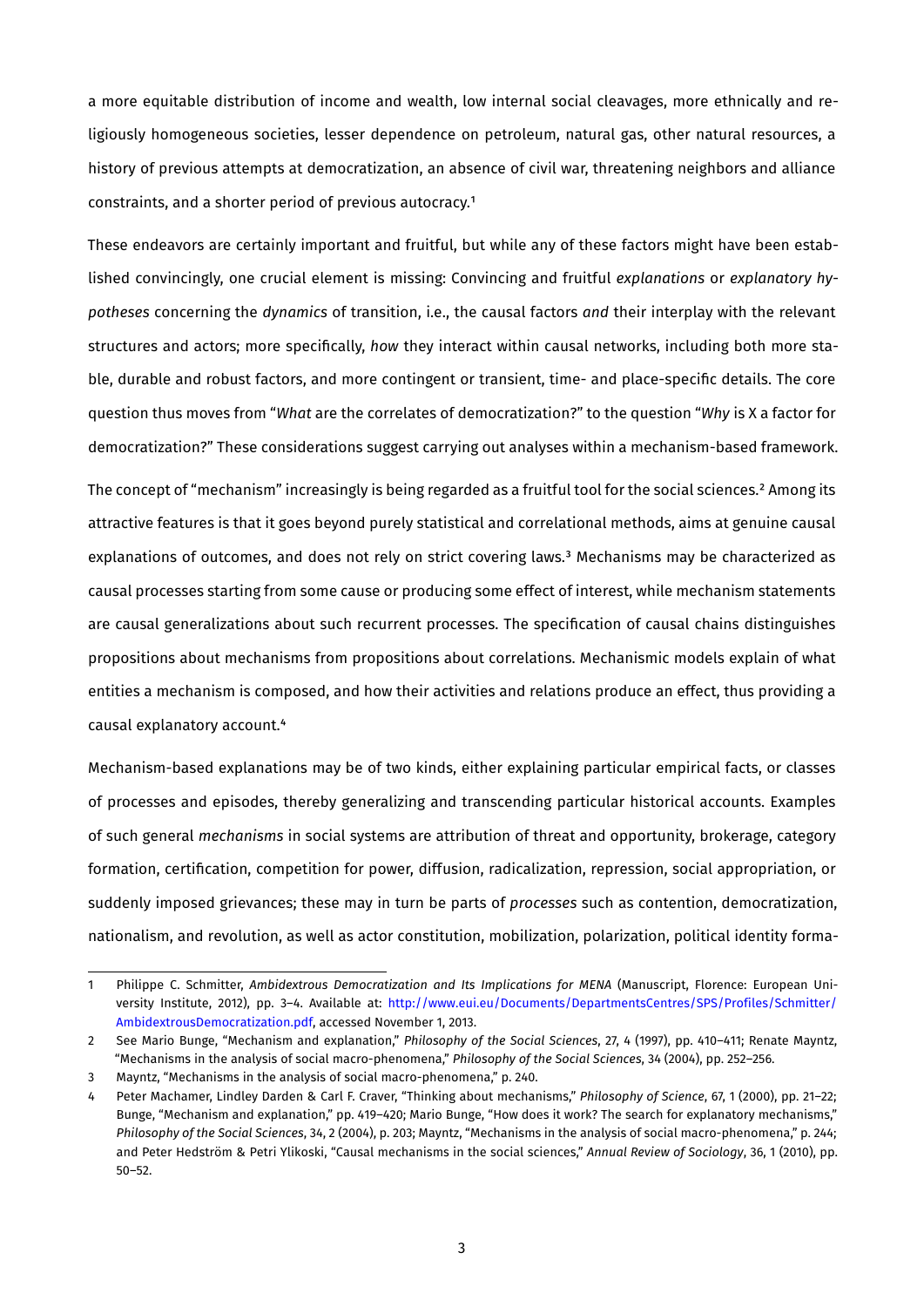tion, and scale shift.<sup>5</sup> All of these mechanisms and processes represent core problems in the social sciences. What is partly lacking, though, is a more comprehensive elaboration and categorization of social mechanisms with the aim of providing a systematic inventory.<sup>6</sup>

Five core ideas are essential for describing and analyzing mechanisms: composition, environment, and structure; macro and micro levels; the relation of sketches to schemas to instantiation; the role of top-down, bottom-up, forward tracking, and backward chaining strategies; and the methodologies of comparison and of process tracing.<sup>7</sup>

Mechanistic explanations can provide explanations of particular empirical facts and are undoubtedly a promising method for analyzing complex causal structures when only a few cases are available for study. A problem, however, arises when either the selection of cases or their temporal extension are circumscribed too narrowly. In particular, contentious episodes such as revolutions and uprisings often are not well defined, and are reconstructed as narratives only after the fact.<sup>8</sup> Thus, analyses should focus less on superficial episodes but rather on *general* underlying mechanisms and processes:

Contentious episodes such as revolutions, nationalist mobilizations, and democratizations do not have essences. They are mostly the result of similar kinds of social processes and thereby illustrate the fact that the same mechanisms can produce different outcomes in different circumstances. For this reason, comparative studies should focus on these basic processes and mechanisms rather than on large-scale episodes whose classification is mostly a product of retrospective categorization.<sup>9</sup>

Hence, mechanism-based analyses of the events during the Arab uprisings should try to identify general mechanisms not limited to any singular constellation, episode, or country.

Successful general mechanisms should be able to explain the varied outcomes, taking into account the diverse initial and boundary conditions. Inventing mechanisms ad hoc, however, must be avoided, although one fruitful strategy is initially to consider conjectural mechanismic accounts sketching "how-possibly" some outcome has been generated. Ultimately, however, one needs to aim for well-tested "how-actually" accounts.

<span id="page-4-0"></span><sup>5</sup> See Doug McAdam, Sidney G. Tarrow & Charles Tilly, *Dynamics of Contention* (Cambridge: Cambridge Univ. Press, 2001), pp. 24-28, 92, 67-70, 310, 316.

<span id="page-4-1"></span><sup>6</sup> Mayntz, "Mechanisms in the analysis of social macro-phenomena," pp. 252-256.

<span id="page-4-2"></span><sup>7</sup> Bunge, "Mechanism and explanation," p. 441, 458; Machamer, Darden & Craver, "Thinking about mechanisms," pp. 13-16; Lindley Darden, "Strategies for discovering mechanisms: Schema instantiation, modular subassembly, forward/backward chaining," *Philosophy of Science*, 69, S3 (2002), S359-S363; Alexander L. George & Andrew Bennett, Case Studies and Theory Development *in the Social Sciences* (Cambridge, MA: MIT Press, 2005), pp. 67-72; David Collier, "Understanding process tracing," PS: Political *Science & Politics*, 44 (2011), pp. 824-828.

<span id="page-4-3"></span><sup>8</sup> Charles Tilly, "Mechanisms in political processes," *Annual Review of Political Science*, 4 (2001), pp. 36-38.

<span id="page-4-4"></span>θ Hedström & Ylikoski, "Causal mechanisms in the social sciences," p. 56.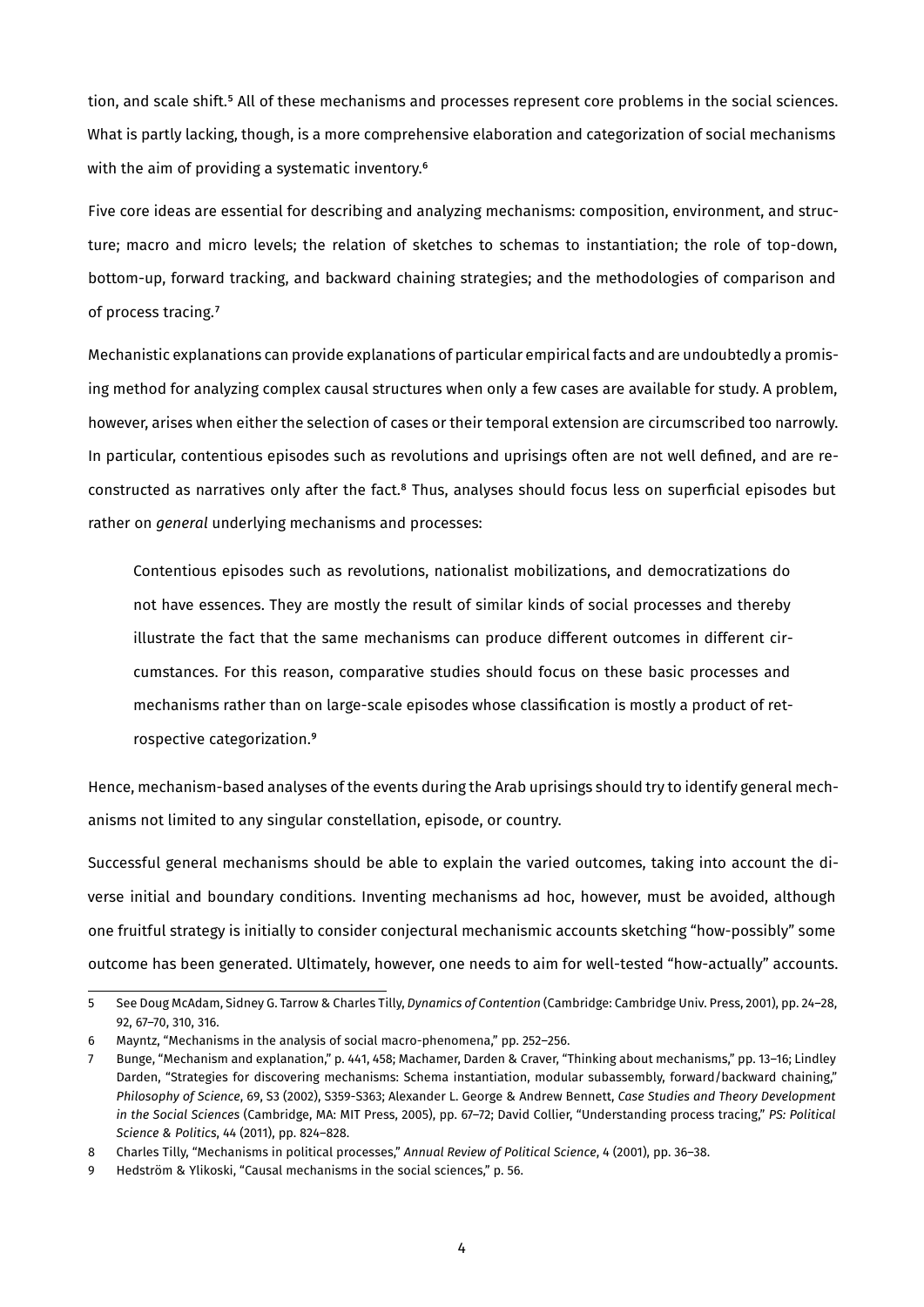Moreover, general social mechanisms not only should identify the action logic of individual actors, based on beliefs and desires, and considerations of cost and benefit, but also the interaction structure of genuinely social mechanisms, and the constitutive roles played by formal and informal institutions, including rules, norms, expectations and behavioral patterns.

One highly general typology of social mechanisms illustrating this distinguishes situational, action-formation, and transformational mechanisms. All three typically play a role in "macro-micro-macro" mechanisms interconnecting macro- and micro-levels of social systems: Cause-effect relations on a macro level can be explained by invoking *environmental* or *situational mechanisms* by which social situations and environments ⁸n the macr⁸ level shape individuals' beliefs and desires ⁸n the micr⁸ level; *cognitive* ⁸r *action-formation mechanisms*, by which individuals' actions are generated based on their beliefs and desires; and *relational* or *transformational mechanisms*, by which the actions and, in particular, the interactions of individuals, in an interplay with situational or environmental constraints, generate social outcomes on the macro level.<sup>10</sup>

### **Transition in the Arab World**

Now, the approach of analyzing social systems in general, and authoritarianism and democratization in particular within a mechanism framework provides some leverage for explaining the events of the Arab uprisings in terms of more robust mechanisms and institutions that can be traced in combination with specific circumstances, thus reinforcing the general idea that the systematic exploration of mechanisms should be central to the study of democratization. The main question for this section is: What are the mechanisms of democratic transition that can be reconstructed from the events of the Arab uprisings, in particular in Egypt?

We also need to consider latent variables playing an important role, e.g., not only actual persistence of regimes but also their latent stability, and not only actual eventual mass mobilization, but also the superficially silent discontent with and eroding support for regimes that preceded it.

First, the mechanisms stabilizing and reproducing neopatrimonial systems will be considered. Neopatrimonialism is characterized as a mixture between old-style patrimonial and legal-rational rule. The term "clearly is a post-Weberian invention and, as such, a creative mix of two Weberian types of domination: a traditional subtype, patrimonial domination, and legal-rational bureaucratic domination."<sup>11</sup> Key structural features of

<span id="page-5-0"></span><sup>10</sup> Ibid., p. 59, distinguish situational, action-formation, and transformational mechanisms; analogously Tilly, "Mechanisms in political processes," p. 24, lists *environmental mechanisms* describing the causal influences brought about by the system's environment, relational mechanisms altering connections between people, groups, interpersonal networks, and *cognitive mechanisms* altering individual and collective perception.

<span id="page-5-1"></span><sup>11</sup> Gero Erdmann & Ulf Engel, "Neopatrimonialism reconsidered: Critical review and elaboration of an elusive concept," Common-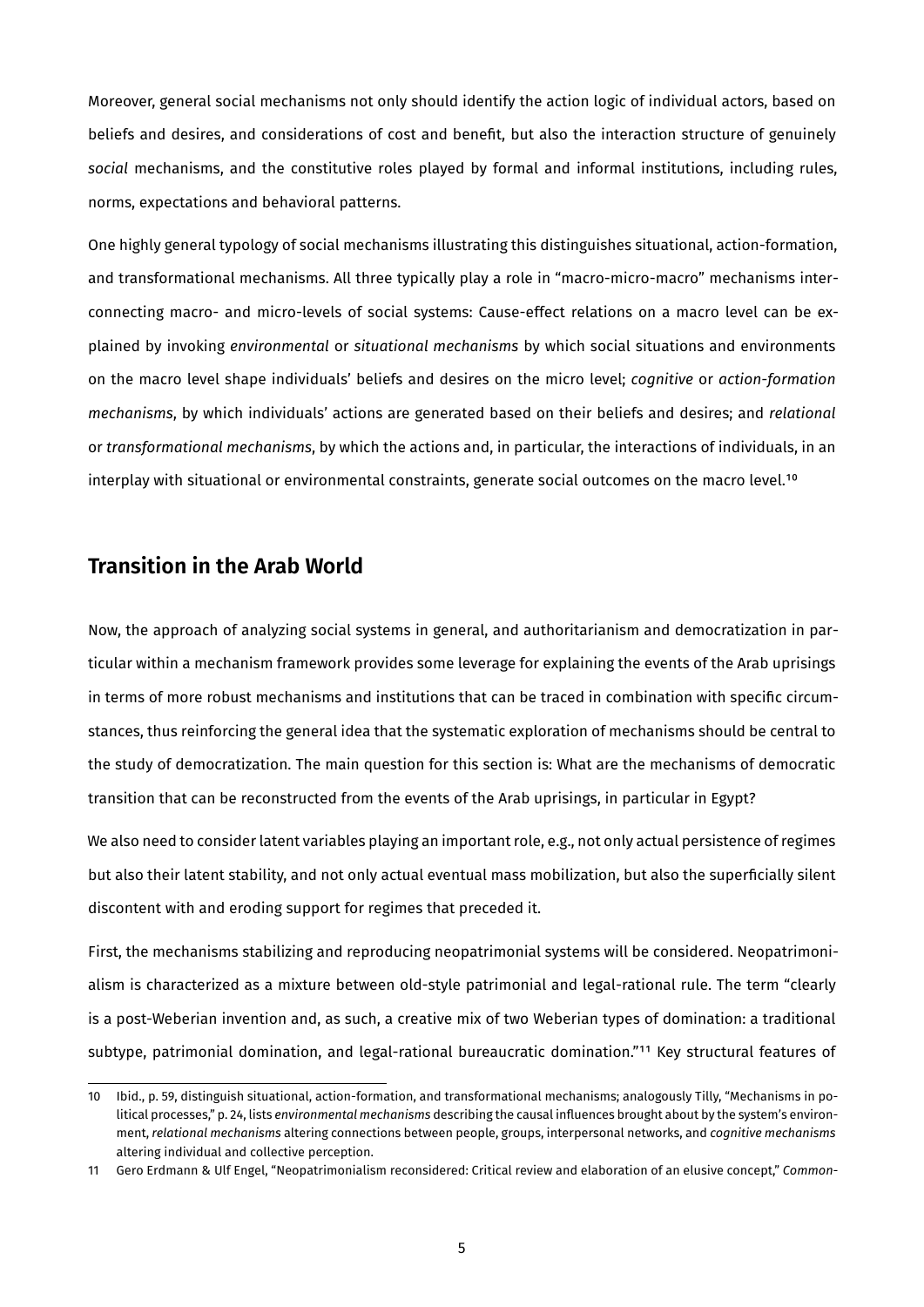neopatrimonial systems thus include both "classical" patrimonial elements, including strong personal leadership, patronage and clientelism, predominantly informal influence paths, and extensive bargaining<sup>12</sup> as well as, at least nominally, rational-legal elements and institutions based on an impersonal order, i.e., a bureaucracy and a separation of private and public areas. This results in a system where public rules, laws, and norms are formal, but their implementation is informal, and personal elements play an essential role. In other words, "power comes first, and institutions are constructed to preserve it."<sup>13</sup>

Neopatrimonial political systems are typically dominated by a ruler superior to all political elites, recruiting members of the political elite based on personal loyalty rather than performance, and installing them in leading positions of political institutions, bureaucratic administrations, business enterprises, or consulting bodies. These elites in turn install their followers within the organizations they are heading, leading to bureaucratic clientelism. In a system of personalism, political power "flows" from autocrat to elite to clients of the elite to local politicians and functionaries – with the autocrat ultimately steering these systems. With a number of sectoral elites – traditionally court, military, administration, and religious elites, recently augmented by elites from business and societal organizations – a pluralism of elites and competition among factions of the elite results, with the autocrat acting as an arbitrator.<sup>14</sup> Moreover, (neo-)patrimonial systems only function if autocrats stay autonomous in their choices. Autocrats thus need to avoid establishment of power centers independent from themselves by ensuring a balance of power. As a result, such a system may exhibit high complexity, adaptability, flexibility, and capacity for innovation – at the price of systematic "insecurity about the behaviour and role of state institutions (and agents)."<sup>15</sup>

Now, the complex and adaptable mechanisms or "pillars" providing stability to authoritarian neopatrimonial political systems can be identified as *legitimation*, *co-optation*, and *repression*.<sup>16</sup> Leaders such as Mubarak in Egypt from 1981 on, Ben Ali in Tunisia from 1987 on, and Saleh in Yemen from 1990 on for many years skillfully developed and balanced the three mechanisms and thus created political constellations that appeared exceptionally stable in spite of numerous challenges.

While mechanisms of legitimation, co-optation, and repression can be characterized as stabilizing authoritarian systems in particular, more universal mechanisms (or processes as combinations and sequences of mechanisms) have been identified as promoting democratization in general (or, in reverse, de-democratization): "The

<span id="page-6-1"></span><span id="page-6-0"></span>*wealth & Comparative Politics*, 45, 1 (2007), p. 104.

<sup>12</sup> Peter Pawelka, *Herrschaft und Entwicklung im Nahen Osten: Ägypten* (Heidelberg: Müller, 1985), pp. 22-39.

<sup>13</sup> David Art, "What do we know about authoritarianism after ten years?" *Comparative Politics*, 44, 3 (2012), p. 361.

<span id="page-6-2"></span><sup>14</sup> Peter Pawelka, "Der Staat im Vorderen Orient: Über die Demokratie-Resistenz in einer globalisierten Welt [The state in the Middle East: On resistance to democracy in a globalized world]," *Leviathan*, 30, 4 (2002), p. 435.

<span id="page-6-3"></span><sup>15</sup> Erdmann & Engel, "Neopatrimonialism reconsidered," p. 105.

<span id="page-6-4"></span><sup>16</sup> See Johannes Gerschewski, "The three pillars of stability: legitimation, repression, and co-optation in autocratic regimes," De*mocratization*, 20, 1 (2013), p. 14.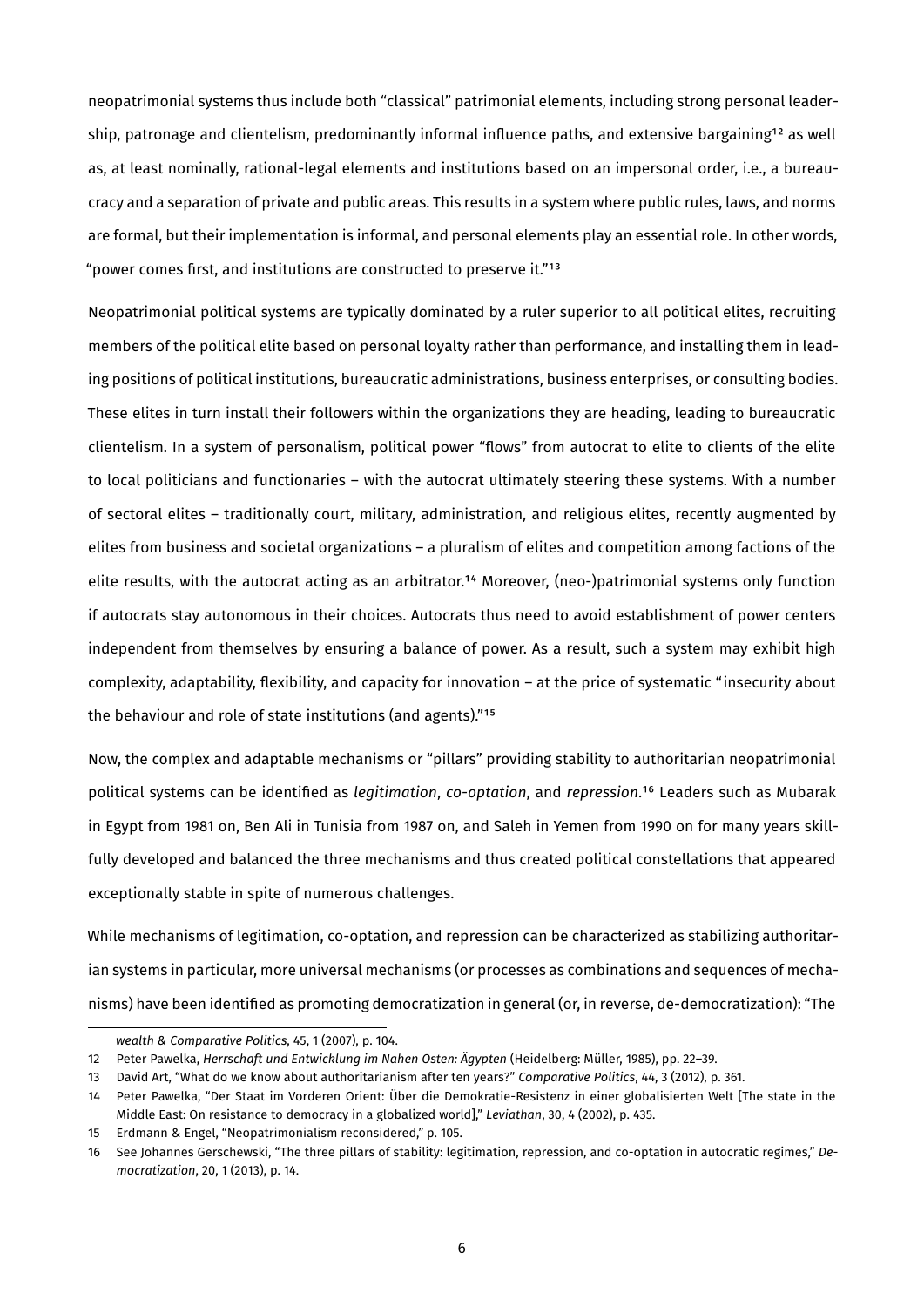fundamental processes promoting democratization in all times and places [...] consist of increasing integration of trust networks into public politics, increasing insulation of public politics from categorical inequality, and decreasing autonomy of major power centers from public politics."<sup>17</sup> None of these processes had advanced in the Arab states, and the authoritarian mechanisms of legitimation, co-optation, and repression can be made responsible: Widespread clientelistic trust networks had not been integrated into public politics, since systems of personal ties and selective co-optation provided advantages for the regimes; not much progress had been made in insulating public politics from categorical inequality, again used for selective co-optation and repression; and major power centers, in particular the military and business elites, maintained considerable autonomy from public politics.

However, since the early 2000s each of the legitimation, co-optation, and repression mechanisms was beginning to show weaknesses: Formal legitimation based on presidential and parliamentary elections existed, but the growing perception that none of the elections changed anything for the better considerably weakened legitimacy of the regimes. The regimes tried, in part, to compensate for declining electoral legitimacy with an ideology and propaganda trying to legitimize their regimes as providers of security and stability. At the same time, legitimation of the regimes in terms of subsidized benefits for the whole population was functioning less and less well due to economic difficulties. Consequently, the attempts at economic liberalization without democratization led to the (unintended) effect of creating wealth mostly in the hands of a very small business elite.

In the case of Egypt in particular, the component of legitimation based on co-optation of larger parts of the middle class by providing jobs and economic benefits, something that had contributed crucial support for the regime's stability for decades, was eroding as fast as the wealth of the new business elites grew. On top of that, legitimation by co-optation of the middle class in the form of exemption from the kind of repression and brutality usually reserved for the lower classes collapsed in public perception, as demonstrated by the killing of Khaled Said in Egypt. His case showed that a well-educated middle-class blogger was not untouchable, as had been widely believed. Finally, repression, while apparently ever-present, partly could be evaded by transferring the expression of discontent and opposition activities to social networks, and by inventing or adopting new types of opposition, not affiliated with political parties or religion, and engaging in innovative, decentralized, and non-violent forms of protest.<sup>18</sup>

Thus, shortly before and during the Arab uprisings in 2010 and 2011 a situation had developed where *cooptation* had become patchy, in that the material and immaterial co-optation of the middle class with regard to

<span id="page-7-0"></span><sup>17</sup> Charles Tilly, *Democracy* (Cambridge: Cambridge Univ. Press, 2007), p. 23.

<span id="page-7-1"></span><sup>18</sup> Patricia Bauer & Bertold Schweitzer, "The Egyptian revolution 2011: Mechanisms of violence and non-violence," in Bert Preiss & Claudia Brunner (eds.), *Democracy in Crisis: The Dynamics of Civil Protest and Civil Resistance* (Wien: Lit, 2013), pp. 316-322.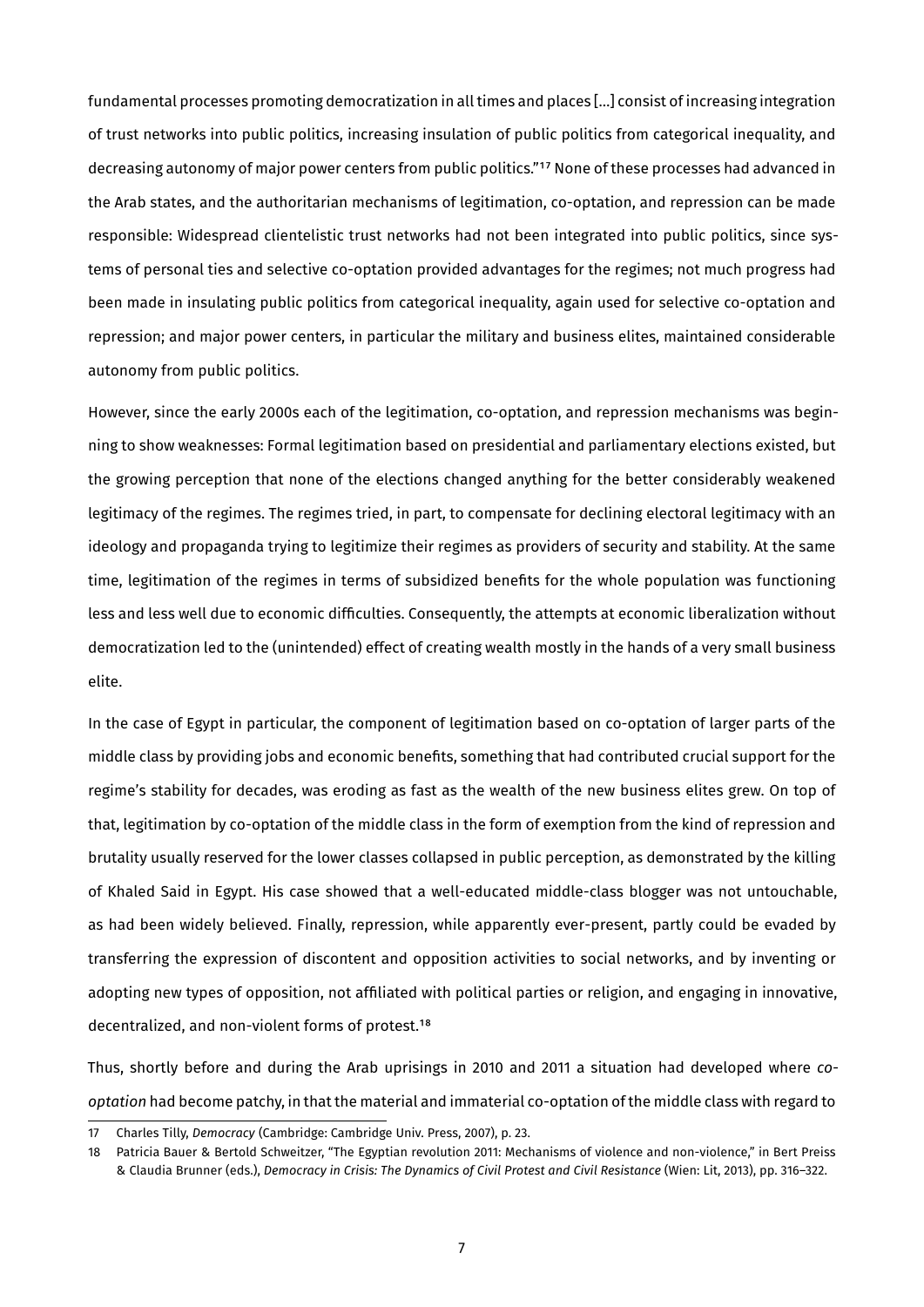both economic benefits and partial exemption from repression had been shaken considerably.<sup>19</sup> co-optation of the military still seemed robust, though eventually its leaders turned out to be more loyal to the system itself rather than the person of the incumbent.

Official propaganda continued to attempt *legitimation* of the regime by perpetuating a narrative depicting the regime and in particular the military as indispensable defenders of the state and its citizens. In Egypt, propaganda kept highlighting Mubarak's military background and successes for legitimation. At the same time, however, this strategy created problems for legitimizing Mubarak's expected successor, his son Gamal, who, in addition to being perceived as a proponent of pitiless economic liberalization and a crony of the widely despised business elite, had never made a military career. Input legitimation was further weakened by the fact that parliamentary elections in Egypt in late 2010 resulted in even fewer seats for the opposition than in the previous parliament, leading to widespread frustration concerning the prospects for any kind of change. The output component of legitimization was massively weakened by economic hardships for huge parts of the population seeing chances for improvement further reduced. Regimes continued to emphasize their role as providers of security, both internal and external, but though many Western governments continued to support authoritarian regimes for precisely this reason, this argument began to appear less convincing to Arab citizens asking themselves whether their security apparatuses guaranteed or rather endangered their security.

Even *repression*, by intimidation and coercion, began to erode in a situation where an increasing number of citizens adopted views like "my life cannot possibly get worse, so why *not* protest", "they cannot shoot and kill all of us", or "I need to do something; it probably won't change anything for me, but hopefully it will for my kids."20

In the light of this account of mechanisms which, though weakened, still functioned both in mutually supporting themselves and in stabilizing authoritarian systems, one of the crucial questions is how Arab regimes, in particular the Egyptian one, collapsed so suddenly and unexpectedly. The answer is that, combined with the more persistent mechanisms sketched so far, during the uprisings in 2010 and 2011 a number of more locally or temporally limited mechanisms played a significant role. Among these are mechanisms of preference falsification, and of virtual and physical mobilization. Depending on environmental and cognitive conditions, these mechanisms can either provide stabilization or promote sudden change.

*Preference falsification* is a mechanism based on the fact that under repressive conditions, parts or all of the populace tend to conceal their genuine political preferences, hence masking a desire for change, thus indirectly stabilizing regimes. Specifically, people are apt to hide their real preferences for change as long as

<span id="page-8-0"></span><sup>19</sup> Hazem Kandil, "Why did the Egyptian middle class march to Tahrir Square?" *Mediterranean Politics*, 17, 2 (2012), pp. 206-211.

<span id="page-8-1"></span><sup>20</sup> Interview with an Egyptian activist, Cairo, February 17, 2011.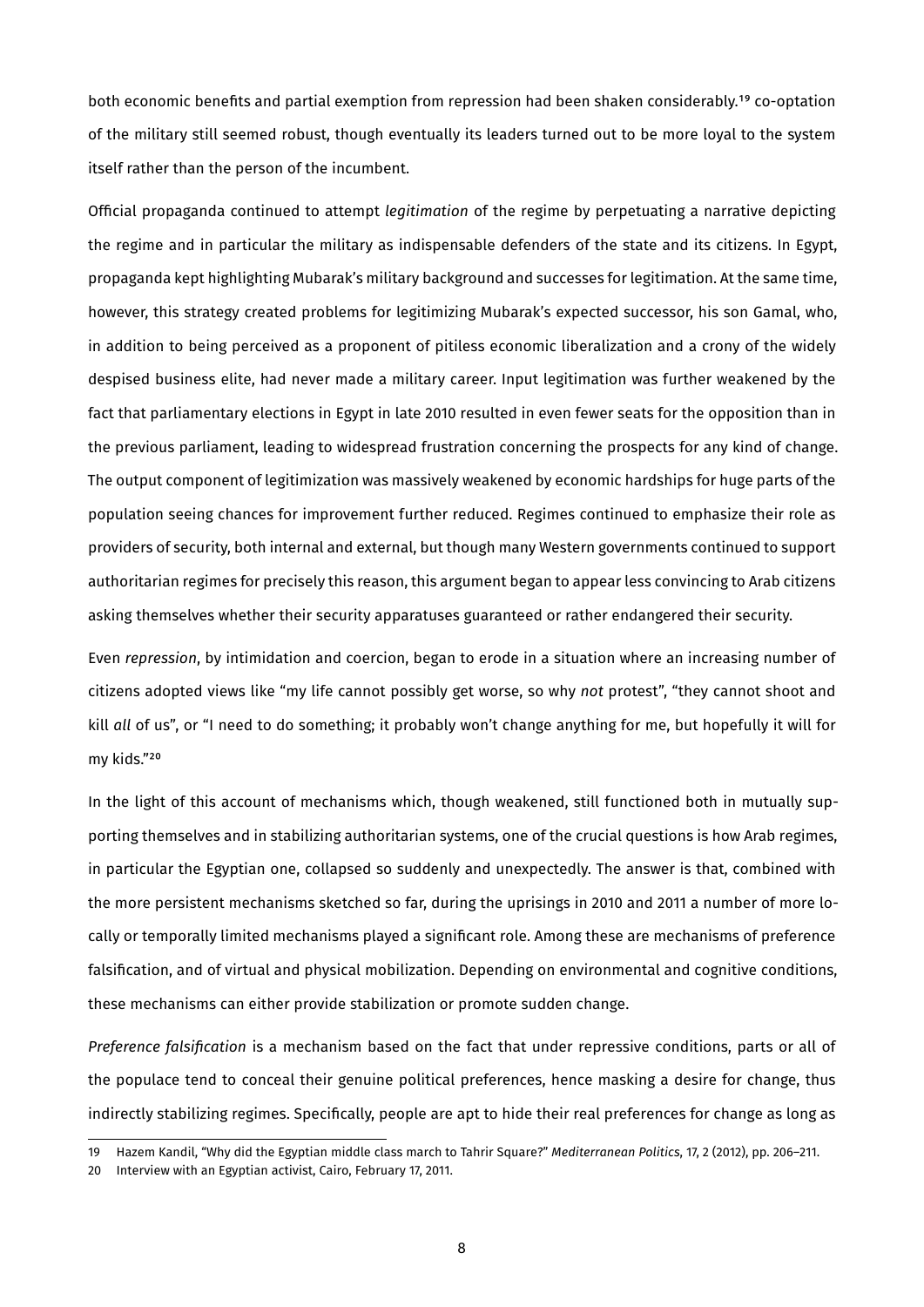the perceived costs of openly supporting the opposition are high in terms of imperilment.<sup>21</sup> Preference falsification is based on cognitive mechanisms, in particular perceptions of the relative strength of regime and opposition, and ensuing personal cost-benefit considerations that tend to discourage individuals to express discontent or to take part in political action. Once perceptions start changing, either prompted by further deteriorating political or economic conditions, or triggered by contingent events – for example, in Tunisia, the self-immolation of Mohamed Bouazizi; in Egypt, the killing of Khaled Said, or Asmaa Mahfouz' video blog calling for action that went viral<sup>22</sup> –, preference falsification begins to erode. Since it involves threshold mechanisms, preference falsification may collapse speedily once a critical number of people start voicing their actual preferences, often leading to revolutionary "surprises."<sup>23</sup>

In Egypt, as elsewhere, most public political opposition had been silenced and repressed during Mubarak's presidency. A few public demonstrations of discontent did occur (for example, the bread riots of 1977, or the April 6, 2008 protests in El-Mahalla El-Kubra) but most critical opinion regarding the regime was kept private, leading to an appearance of high stability of regimes. Even though social media were teeming with voices of discontent, this does not seem to have been perceived as a genuine threat to regime stability, neither by those engaged in online discussions nor by security forces trying to monitor these. In Egypt, not even bloggers themselves expected discontent to turn into widespread physical political action, not even after protests in Tunisia had gained pace.<sup>24</sup> In a situation where average citizens continued to consider public protest to be either too risky or not worthwhile, not even the organizers of the 25 January protests initially expected success; still they decided to protest, disregarding their personal risk.<sup>25</sup> However, once the protests gained pace, and hundreds of thousands started rallying publicly, widespread preference falsification in Egypt crumbled, accelerated by two events on January 28, 2011 considered to show first signs of weakness on part of the regime, starting with the shutting off of internet and mobile phone services in the morning, and culminating in the withdrawal of police forces from the streets in the evening. These events brought preference falsification in Egypt to a definite end – in any case, for the time being.

Mechanisms of preference falsification are strongly connected with *mobilization* mechanisms. These include virtual mobilization mechanisms, in particular via social media as well as physical mobilization mechanisms

<span id="page-9-0"></span><sup>21</sup> Timur Kuran, "Sparks and prairie fires: A theory of unanticipated political revolution," Public Choice, 61, 1 (1989), p. 14.

<span id="page-9-1"></span><sup>22</sup> Asmaa Mahfouz, "Video blog, 18 January." Available at: http://www.youtube.com/watch?v=ZhbKN9q319g, accessed March 17, 2011.

<span id="page-9-2"></span><sup>23</sup> Timur Kuran, "The inevitability of future revolutionary surprises," American Journal of Sociology, 100, 6 (1995), p. 1528.

<span id="page-9-3"></span><sup>24</sup> As one Egyptian activist put it, "the news from Tunisia is interesting but nothing of the sort will happen in Egypt; Mubarak could rule Tunisia with one hand, nay, with one little finger" (interview, Cairo, December 27, 2010; all interviews were conducted in confidentiality, and the names of interviewees are withheld by mutual agreement).

<span id="page-9-4"></span><sup>25</sup> Mona El-Naggar, "Equal rights takes to the barricades," *New York Times*. Available at: http://www.nytimes.com/2011/02/02/ world/middleeast/02iht-letter02.html, accessed March 11, 2011; interview with an Egyptian activist, Cairo, October 21, 2014.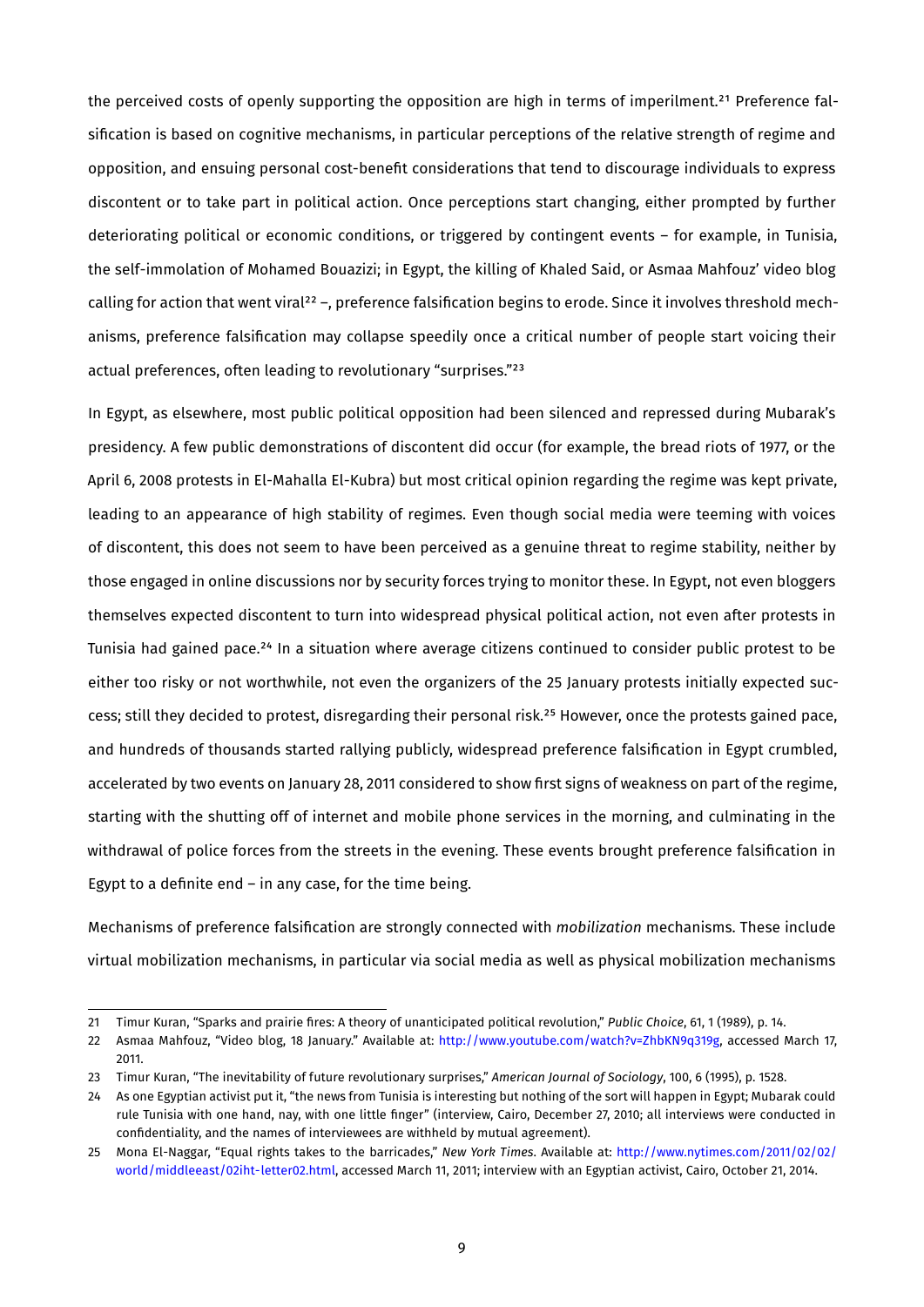for direct political action. During significant time periods before the uprisings, *virtual mobilization* mechanisms worked as self-reinforcing positive feedback mechanisms, in particular due to the instantaneous nature of the medium but also the widespread – though naive – assumption that the security forces were focused on the Muslim Brotherhood rather that young people from the co-opted middle class, so users of social media could or would not be targeted.<sup>26</sup> Thus, virtual mobilization was much less affected by the mechanism of preference falsification than physical mobilization would have been.<sup>27</sup>

Still, even strong virtual mobilization alone does not mean that political action is taken out on the streets. Thus mechanisms of mobilization require *physical mobilization* mechanisms, too. However, to the extent that physical mobilization was planned by opposition elites, they took into account the virtual mobilization already achieved, and scheduled demonstrations accordingly. Again, this time on the street, self-reinforcing positive feedback mechanisms were at work: Once a small, but critical mass of demonstrators perceived to be so numerous as not likely to be immediately dissolved and taken into custody by security forces had taken to the streets, their presence and number motivated ever-increasing numbers of additional residents and bystanders to join the protests.<sup>28</sup> The conscious planning by opposition leaders included making use of the fact that after Friday prayers significant numbers of people, predominantly men, already had assembled, and of the strategy of leading protest marches through backstreets first until a critical mass of demonstrators had come together.<sup>29</sup> Thus, the mobilization mechanism gained traction by the association of middle class activists with lower class people, the latter much more exposed to and experienced with police violence. This generated a massive impact on mobilization, also due to the fact that it counteracted preference falsification by providing a feeling of safety in numbers and reduced vulnerability.

In addition, mechanisms for promoting de-escalation during demonstrations were used: Protesters employed pacifying strategies, including activists calming the hotheads among the demonstrators, displaying pacifying signs and even gestures of affection toward members of the security forces, and showing national symbols, meant to emphasize national *unity*, to establish a link to and pacify security forces.<sup>30</sup> In effect, these strategies embodied negative feedback mechanisms whereby opposition activists consciously cooled down potential escalations or eruptions of violence. In turn, the interplay between successful de-escalation that kept the

<span id="page-10-0"></span><sup>26</sup> Some opposition activists exercised more caution, though: The leaflet *Kayfa tathour bi-hadaa'ia: Ma'aloumaat wa-taktikaat* haamma [How to protest intelligently: important information and tactics] (Cairo, January 2011). Available at: http://info. publicintelligence.net/EgyptianRevolutionManual.pdf, accessed March 6, 2012, used for preparing street protests contains warnings against transmitting the leaflet's content via Twitter and Facebook, claiming these "are being monitored" (p. 1, 26), though it recommends, somewhat incongruously, distributing it by email in addition to printing and photocopying.

<span id="page-10-1"></span><sup>27</sup> See also Derek Gregory, "Tahrir: Politics, publics and performances of space," *Middle East Critique*, 22, 3 (2013), pp. 236-237.

<span id="page-10-2"></span><sup>28</sup> Interview with an Egyptian activist, Cairo, February 17, 2011.

<span id="page-10-3"></span><sup>29</sup> This meticulous planning is captured in the leaflet *Kayfa tathour bi-hadaa'ia*, pp. 4–8, including diagrams and maps.

<span id="page-10-4"></span><sup>30</sup> Ibid., pp. 21-22; see also Bauer & Schweitzer, "The Egyptian revolution 2011," pp. 316-322.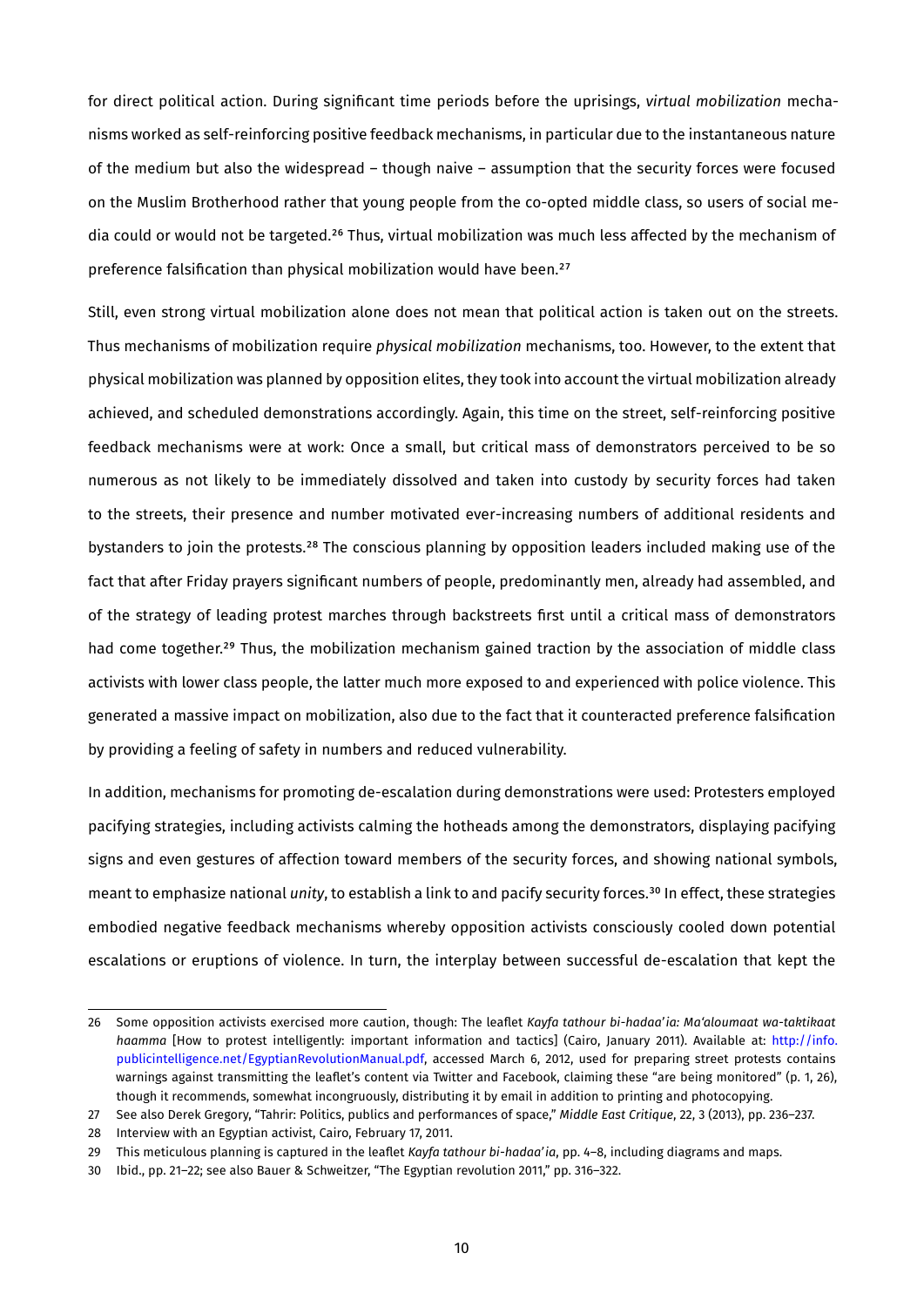positive feedback mechanisms of physical mobilization going, and growing numbers of demonstrators who compensated for violence by sheer numbers led to the result of making demonstrations both peaceful and powerful.

What followed, is well known: After eighteen days of protests Mubarak resigned as president, handing power over to the Supreme Council of the Armed Forces, who in fact managed to remove the momentum from the hands of the revolutionaries. Parliamentary elections from November 2011 to January 2012 resulted in a clear majority for the Freedom and Justice Party and the Al-Nour Party. Presidential elections were held in May and June 2012, with the Muslim Brotherhood candidate Mohammed Morsi winning by a narrow margin over Ahmed Shafik, Mubarak's last prime minister. From the point of view of the revolutionaries, the second round of the elections pitted two equally unattractive alternatives against each other, representatives of the Muslim Brotherhood and the old regime, thus nearly silencing the original voices of the protests. During Morsi's presidency, a rapid adoption of policies along familiar authoritarian patterns could be observed, culminating in Morsi's November 2012 declaration immunizing his decrees from any challenge. Renewed mass protests in June 2013 demanded early presidential elections, and led, after Morsi chose to ignore an ultimatum by the military calling for the resolution of his differences with opponents, to Morsi's overthrow, variously described as coup d'état, or the second Egyptian revolution. Since then, the regime of Abdel Fattah el-Sisi's, commanderin-chief of the Armed Forces and Minister of Defence at the time of Morsi's overthrow, then elected president in May 2014, strongly resembles a new edition of Mubarak's system.

Considering the central mechanisms of neopatrimonial authoritarianism, we have to realize that the overall framework has not been substituted by any alternatives. As it turned out, the short-term mechanisms that were efficient in toppling the Mubarak and Morsi regimes have worn out with subsequent developments. In ambiguous phases between early 2011 and mid-2013, symptoms of fatigue on the part of the revolutionaries periodically alternated with renewed intensity of protests. At the time of writing, however, preference falsification has reappeared as a universal phenomenon, and mobilization, both virtual and physical is apparently at a l⁸w ebb again.

Hence, the long-term mechanisms of neopatrimonial authoritarianism, in place from Mubarak to SCAF to Morsi to al-Sisi have gained importance again, in combination with the general de-democratizing mechanisms involving trust networks not embedded in public policy, inequality being instrumentalized, and the persistence of largely autonomous power centers such as the military. More specifically, however, al-Sisi's policies can be interpreted as attempts at reconstruction of the three mechanisms of neopatrimonial rule, legitimation, cooptation, and repression, with renewed and, compared with his predecessors, at times exceptional effort. New projects such as the expansion of the Suez Canal mirror a Nasserist (or should one say, Pharaonic?) approach,

ͮͮ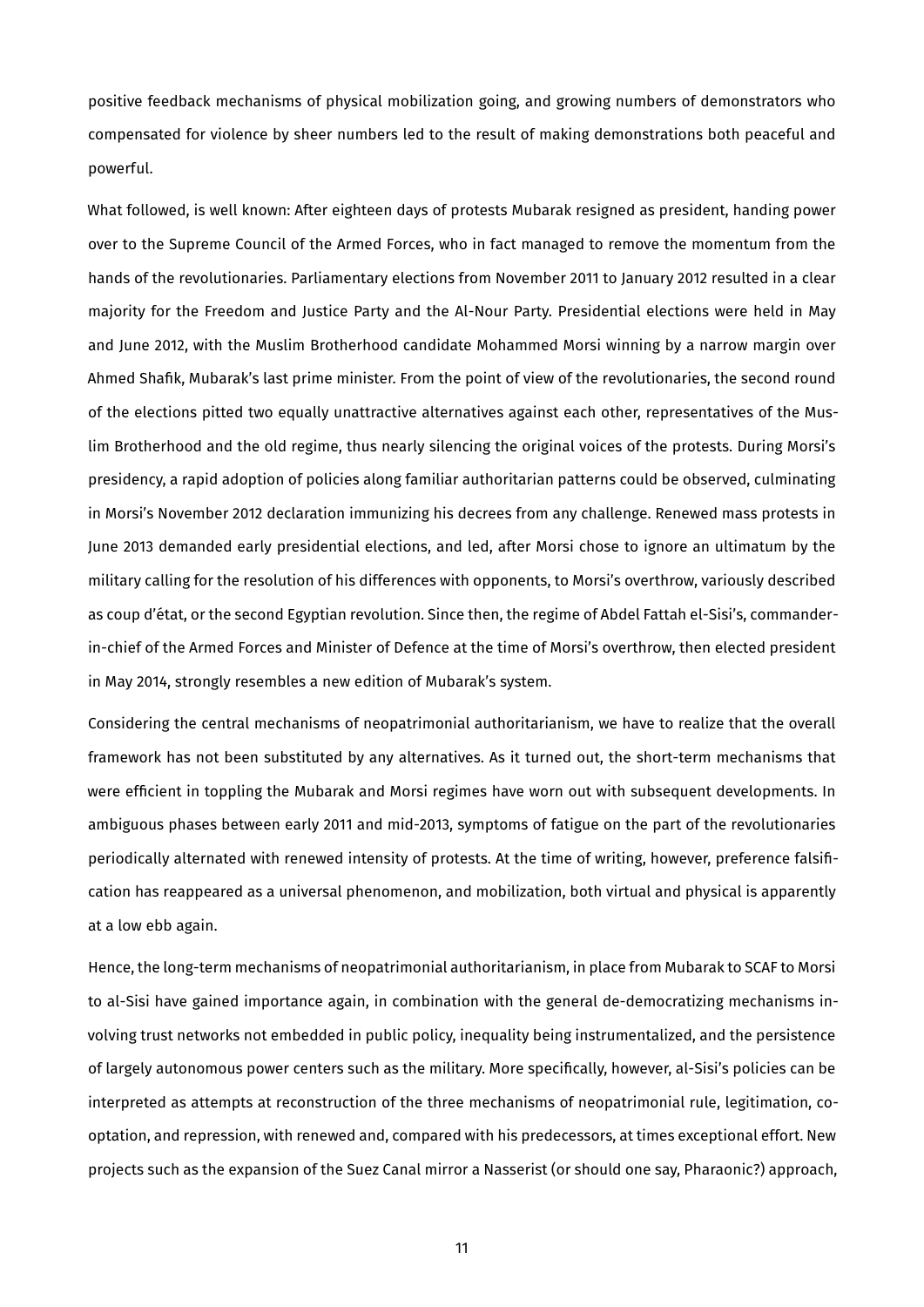clearly aimed at legitimation by creation of jobs and stimulation of the economy.

The extent of the effort to obtain legitimation is mirrored by the extent of repression of all kinds of real or assumed opponents or critics of the regime, currently at an all-time high, and now also directed against the middle class. Cooptation now partly consists in accepting the amount of repression in exchange for economic advantages. Similarly, security issues and the campaign against terrorism (a label which includes political opponents) are used to create a legitimating narrative. The escalation and amalgamation of repression and legitimation efforts culminate in depicting the regimes's measures as the "heroic" fight against terrorism by the champions of the "second Egyptian revolution."<sup>31</sup>

Even so, the current regime's extensive efforts towards re-establishing authoritarian structures may not only be interpreted as a reimplementation of what worked for Mubarak and other authoritarian rulers for many years but at the same time as an indicator of both a fundamental lack of vision, and a fear that the mechanisms supporting authoritarianism might break down again just as rapidly as then did in early 2011 should situations arise that allow revolutionary mechanisms to gain traction again. It is open to debate whether the current reissue of the system is built on sand from its start.

### **Conclusion**

This analysis has tried to call attention to the advantages of a mechanism-based approach to analyzing and explaining the networks of causal factors promoting or inhibiting democratic change and to highlight that an adequate explanation of democratic transition requires mechanism-based accounts of actual causal interaction and interdependence of factors, including general and persistent conditions such as social, cultural, religious, and economic conditions as well as contingent, time-, place-, and actor-specific details such as changes in public perception of political issues, extent of mass mobilization, election results, or decisions by elites or crucial actors. Hence, the mechanistic framework provides a systemic approach focusing less on single causes but on their interconnectedness and interaction.

The case study on Egypt has shown how mechanisms of legitimation, co-optation, and repression have stabilized an authoritarian system, but also how environmental and cognitive influences altered and weakened these mechanisms over time, and how "revolutionary" mechanisms, given favorable conditions led to the toppling of Mubarak's presidency. The re-establishment of authoritarian structures under Morsi and even more so under al-Sisi also shows their considerable power of persistence, rooted in structural, institutional and

<span id="page-12-0"></span><sup>31</sup> Interviews with retired senior officials from the Egyptian Foreign Ministry, Cairo, 21 October 2014.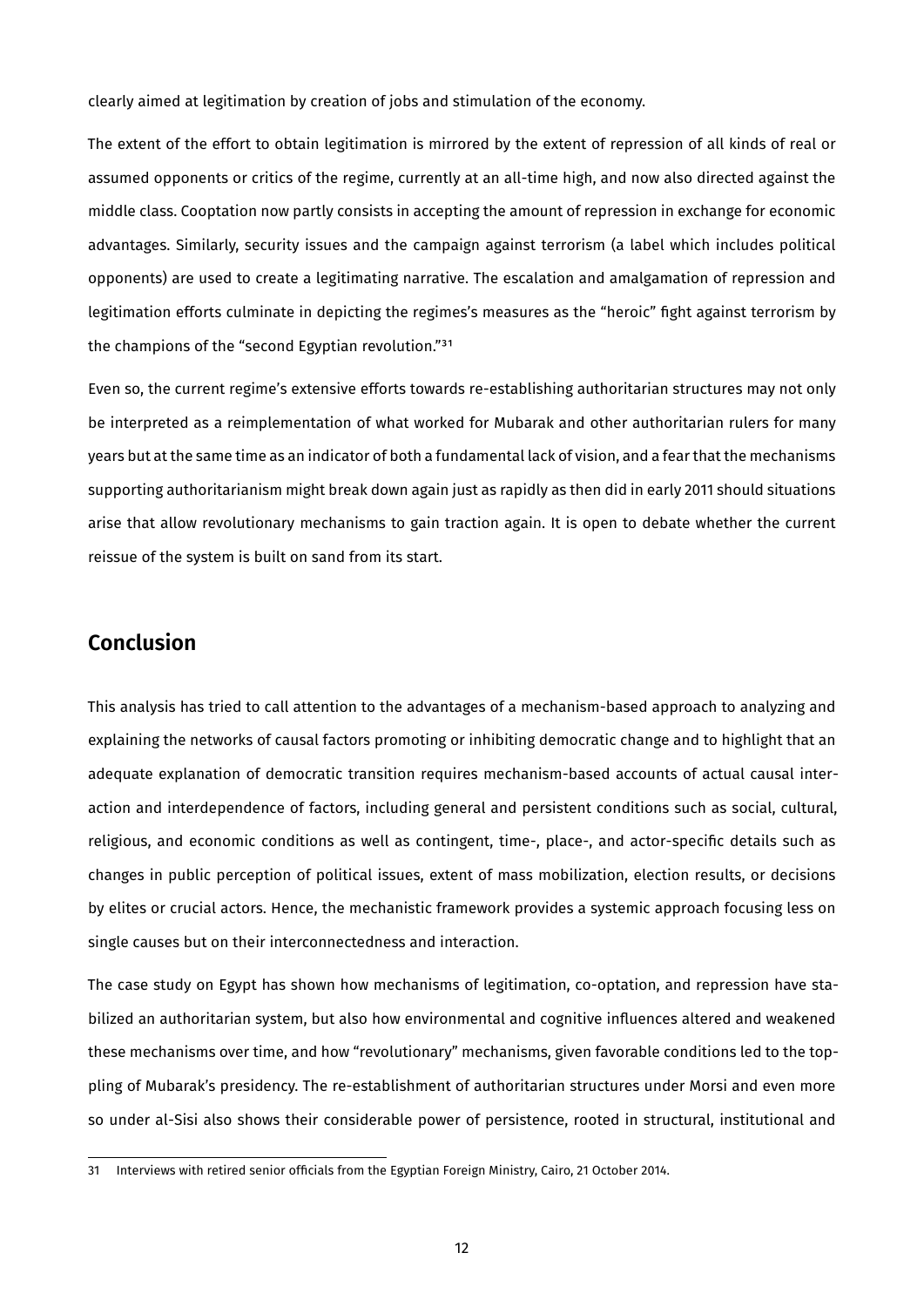cognitive entrenchment. In particular, the post-revolutionary developments in Egypt demonstrate that the "revolutionary youth" did not succeed in establishing an alternative model providing legitimation to a liberal democratic political system.

With regard to future development, one of the key advantages of this mechanism-based approach is that, beyond merely identifying future trends it allows the formulation of if-then statements. For example, *if* the efficiency of mechanisms supporting authoritarianism, i.e., legitimation, co-optation, and repression is decreased, *if* preference falsification can be overcome, and *if* mass mobilization can be achieved, *then* revolutionary overthrow of a regime is possible. The current regime, it seems, is well aware of these if-then's, and acts accordingly – but mechanisms, in particular social mechanisms are not machines, and (revolutionary) surprises remain possible.

### **References**

- Art, D. (2012) "What do we know about authoritarianism after ten years?" In: *Comparative Politics*, 44, 3, pp.  $351 - 373.$
- Bauer, P. & Schweitzer, B. (2013) "The Egyptian revolution 2011: Mechanisms of violence and non-violence." In: Preiss, B. & Brunner, C. (eds.), *Democracy in Crisis: The Dynamics of Civil Protest and Civil Resistance*. Wien: Lit, pp. 309-328.
- Bunge, M. (2004) "How does it work? The search for explanatory mechanisms." In: *Philosophy of the Social Sciences*, 34, 2, pp. 182-210.

——— (1997) "Mechanism and explanation." In: *Philosophy of the Social Sciences*, 27, 4, pp. 410-465.

Collier, D. (2011) "Understanding process tracing." In: *PS: Political Science & Politics*, 44, pp. 823-830.

- Darden, L. (2002) "Strategies for discovering mechanisms: Schema instantiation, modular subassembly, forward/backward chaining." In: Philosophy of Science, 69, S3, pp. S354-S365.
- El-Naggar, M. (1 February 2011) "Equal rights takes to the barricades." *New York Times*. Available at: [http://www.](http://www.nytimes.com/2011/02/02/world/middleeast/02iht-letter02.html) nytimes.com/2011/02/02/world/middleeast/02iht-letter02.html, accessed March 11, 2011.
- Erdmann, G. & Engel, U. (2007) "Neopatrimonialism reconsidered: Critical review and elaboration of an elusive concept." In: *Commonwealth & Comparative Politics*, 45, 1, pp. 95-119.
- George, A. L. & Bennett, A. (2005) Case Studies and Theory Development in the Social Sciences. Cambridge, MA: MIT Press.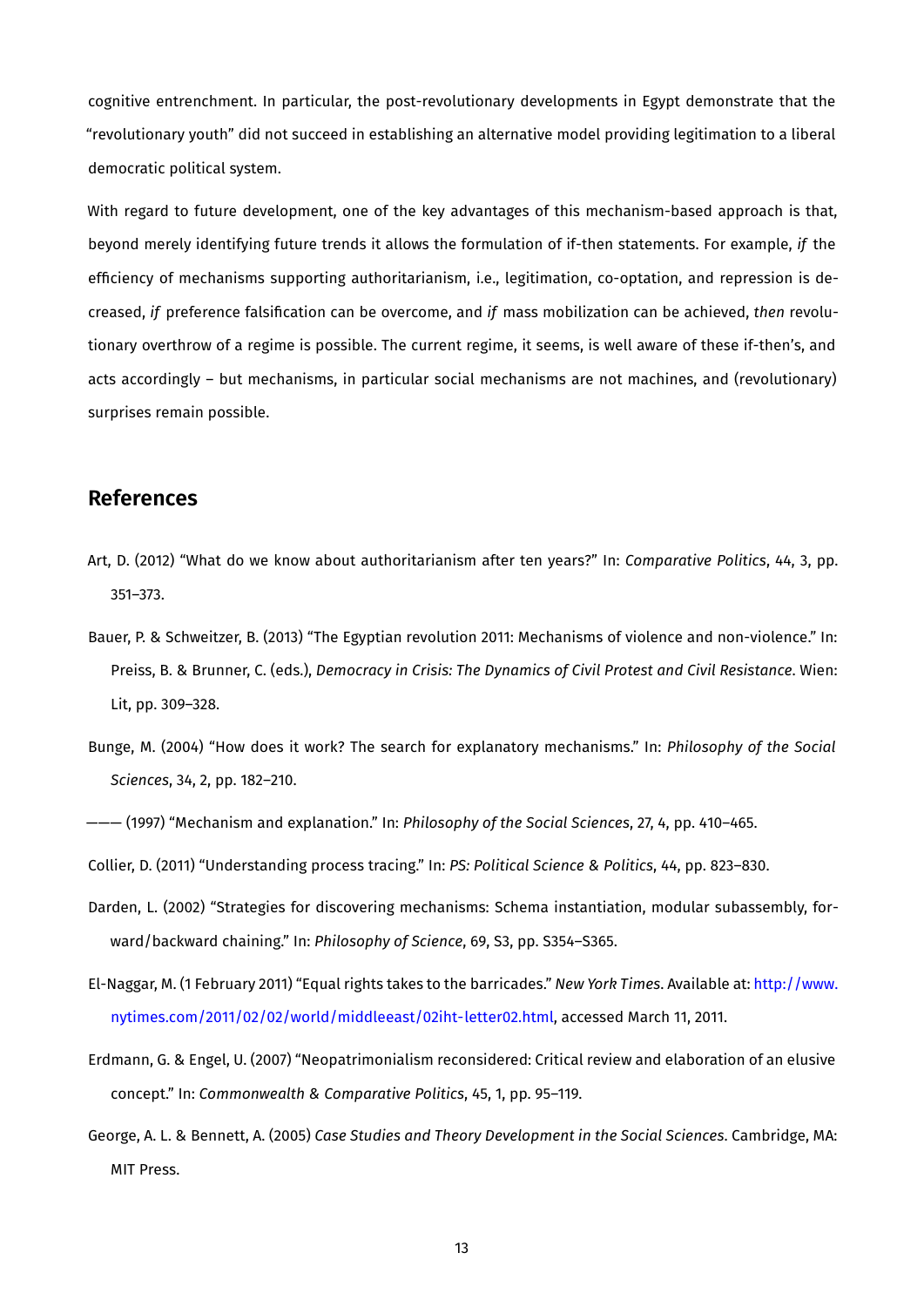- Gerschewski, J. (2013) "The three pillars of stability: legitimation, repression, and co-optation in autocratic regimes." In: *Democratization*, 20, 1, pp. 13-38.
- Gregory, D. (2013) "Tahrir: Politics, publics and performances of space." In: *Middle East Critique*, 22, 3, pp. 235– 246.
- Hedström, P. & Ylikoski, P. (2010) "Causal mechanisms in the social sciences." In: Annual Review of Sociology, 36, 1, pp. 49-67.
- Kandil, H. (2012) "Why did the Egyptian middle class march to Tahrir Square?" In: *Mediterranean Politics*, 17, 2, pp. 197-215.
- Kayfa tathour bi-hadaa'ia: Ma'aloumaat wa-taktikaat haamma [How to protest intelligently: important information and tactics] (January 2011). Cairo. Available at: http://info.publicintelligence.net/ EgyptianRevolutionManual.pdf, accessed March 6, 2012.
- Kuran, T. (1989) "Sparks and prairie fires: A theory of unanticipated political revolution." In: Public Choice, 61, 1, pp. 41-74.
- ——— (1995) "The inevitability of future revolutionary surprises." In: *American Journal of Sociology*, 100, 6, pp. 1528-1551.
- Machamer, P., Darden, L. & Craver, C. F. (2000) "Thinking about mechanisms." In: *Philosophy of Science*, 67, 1, pp.  $1 - 25.$
- Mahfouz, A. (2011) "Video blog, 18 January." Available at: http://www.youtube.com/watch?v=ZhbKN9q319g, accessed March 17, 2011.
- Mayntz, R. (2004) "Mechanisms in the analysis of social macro-phenomena." In: *Philosophy of the Social Sciences*, 34, pp. 237-259.
- McAdam, D., Tarrow, S. G. & Tilly, C. (2001) *Dynamics of Contention*. Cambridge: Cambridge Univ. Press.
- Pawelka, P. (2002) "Der Staat im Vorderen Orient: Über die Demokratie-Resistenz in einer globalisierten Welt [The state in the Middle East: On resistance to democracy in a globalized world]." In: *Leviathan*, 30, 4, pp.  $431 - 454.$
- ——— (ͮͶ͵Ͳ) *Herrschaft und Entwicklung im Nahen Osten: Ägypten*. Heidelberg: Müller.
- Schmitter, P. C. (2012) *Ambidextrous Democratization and Its Implications for MENA*. Manuscript, Florence: European University Institute. Available at: http://www.eui.eu/Documents/DepartmentsCentres/SPS/Profiles/ Schmitter/AmbidextrousDemocratization.pdf, accessed November 1, 2013.